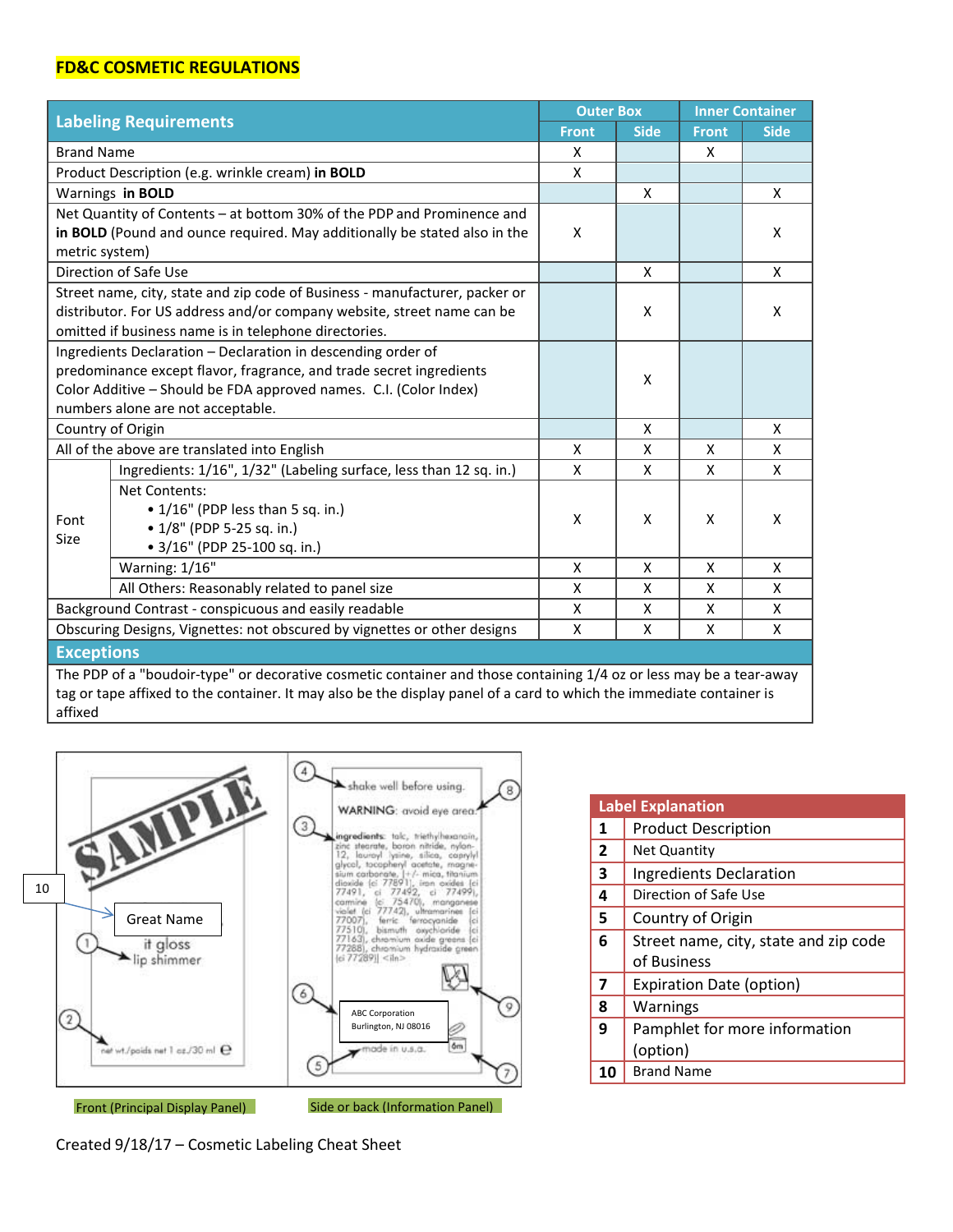## **COSMETIC CLAIMS**

| <b>REJECTED CLAIMS</b>                                                                                                                                                                                                                                                                                                                                           | <b>ACCEPTABLE CLAIMS</b>                                                                                                                                                                                                                                                                                                                                                                                                                                                                                        |  |  |  |  |
|------------------------------------------------------------------------------------------------------------------------------------------------------------------------------------------------------------------------------------------------------------------------------------------------------------------------------------------------------------------|-----------------------------------------------------------------------------------------------------------------------------------------------------------------------------------------------------------------------------------------------------------------------------------------------------------------------------------------------------------------------------------------------------------------------------------------------------------------------------------------------------------------|--|--|--|--|
| <b>HAIR PRODUCTS</b>                                                                                                                                                                                                                                                                                                                                             |                                                                                                                                                                                                                                                                                                                                                                                                                                                                                                                 |  |  |  |  |
| Makes your hair stronger<br>$\bullet$<br>Control (eliminate) dandruff<br>$\bullet$<br>Dandruff (anti-dandruff) shampoo (formula)<br>$\bullet$<br>Prevent (stop) (cure) hair loss, hair thinning<br>$\bullet$<br>(baldness)<br><b>Replace thinning hair</b><br>$\bullet$<br><b>Restore hair cells</b><br>$\bullet$<br>Stimulate hair follicles (growth)           | Removes (washes) (cleans) loose dandruff<br>$\bullet$<br>(flakes) from the hair<br>Add body to (color) (alter shape of) hair<br>$\bullet$<br>Help make hair look thicker (fuller)<br>$\bullet$<br>Revitalize appearance (look) of hair, restore<br>$\bullet$<br>beauty (luster) (sheen) to the hair<br>Promote luster                                                                                                                                                                                           |  |  |  |  |
| <b>CLEANSERS, SOAP (FOR SKIN)</b>                                                                                                                                                                                                                                                                                                                                |                                                                                                                                                                                                                                                                                                                                                                                                                                                                                                                 |  |  |  |  |
| Purify<br>$\bullet$<br>Antibacterial (antimicrobial)<br>$\bullet$<br>Antiseptic / disinfectant (fungicide)<br>$\bullet$<br>(germicide) (virucide)<br>Reference to disease-causing organisms, kills<br>$\bullet$<br>pathogens<br>Anti-blemish cream<br>$\bullet$<br>Cleans cuts (wounds)<br>$\bullet$<br>Helps control (treat) infection (jock itch)<br>$\bullet$ | Helps eliminate odor caused by bacteria<br>Cleanse oily skin · removes top layer of dead<br>$\bullet$<br>skin<br>Cleans all types of skin (not just oily)<br>$\bullet$<br>Cleans skin<br>$\bullet$<br>Clarify, purity<br>$\bullet$                                                                                                                                                                                                                                                                              |  |  |  |  |
| <b>SKIN MOISTURIZERS</b>                                                                                                                                                                                                                                                                                                                                         |                                                                                                                                                                                                                                                                                                                                                                                                                                                                                                                 |  |  |  |  |
| Chapped skin<br>$\bullet$<br>Feel (look) young (youthful)<br>$\bullet$<br>Desensitize (makes less sensitive)<br>$\bullet$<br>Reduce (prevent) irritation<br>$\bullet$<br>Prevent (protect) damage (drying)<br>$\bullet$<br>Relieves (soothes) itching (due to dry skin)<br>$\bullet$                                                                             | Moisten (hydrate) (lubricate) (soften) skin dried<br>$\bullet$<br>(chapped) by the elements<br>Long lasting protection<br>$\bullet$<br>Promotes elasticity (suppleness)<br>$\bullet$<br>Cools skin<br>$\bullet$<br>Desensitize razor-burned skin (e.g. aftershave<br>$\bullet$<br>lotion)<br>Relieves (soothes)(softens) skin (dry skin) (lips)<br>$\bullet$<br>chapped (dried) by wind (cold) (elements)<br>Soothes skin, makes skin feel fresher, smoother<br>Firms top layer of skin (temporary effect only) |  |  |  |  |
| <b>GENERAL</b>                                                                                                                                                                                                                                                                                                                                                   |                                                                                                                                                                                                                                                                                                                                                                                                                                                                                                                 |  |  |  |  |
| <b>TYPICAL MEDICINAL CLAIMS:</b><br>Treat, Restore, Cure, Rejuvenate, Repair, Lift,<br>Prevent, Fix                                                                                                                                                                                                                                                              | <b>TYPICAL COSMETIC CLAIMS:</b><br>Clean, Protect, Cover, Mask, Perfume, Help,<br>Promote, Feeling, Appears                                                                                                                                                                                                                                                                                                                                                                                                     |  |  |  |  |
| Reduce/remove/correct lines and wrinkles                                                                                                                                                                                                                                                                                                                         | Reduce the appearance of lines and wrinkles<br>$\bullet$<br>Lines and wrinkles appear diminished                                                                                                                                                                                                                                                                                                                                                                                                                |  |  |  |  |
| Prevent/reduce ageing/premature ageing                                                                                                                                                                                                                                                                                                                           | Helps prevent/reduce the signs of<br>$\bullet$<br>ageing/premature ageing                                                                                                                                                                                                                                                                                                                                                                                                                                       |  |  |  |  |
| Permanently fills in wrinkles/long lasting<br>wrinkle filler                                                                                                                                                                                                                                                                                                     | Filling effect or Fill/ fills in wrinkles                                                                                                                                                                                                                                                                                                                                                                                                                                                                       |  |  |  |  |
| Nourishes your skin                                                                                                                                                                                                                                                                                                                                              | Nourishes your skin by replacing lost moisture<br>$\bullet$<br>Nurture (take care of)                                                                                                                                                                                                                                                                                                                                                                                                                           |  |  |  |  |
| Increases elasticity/suppleness                                                                                                                                                                                                                                                                                                                                  | Promotes elasticity/suppleness<br>$\bullet$                                                                                                                                                                                                                                                                                                                                                                                                                                                                     |  |  |  |  |

Created 9/18/17 – Cosmetic Labeling Cheat Sheet